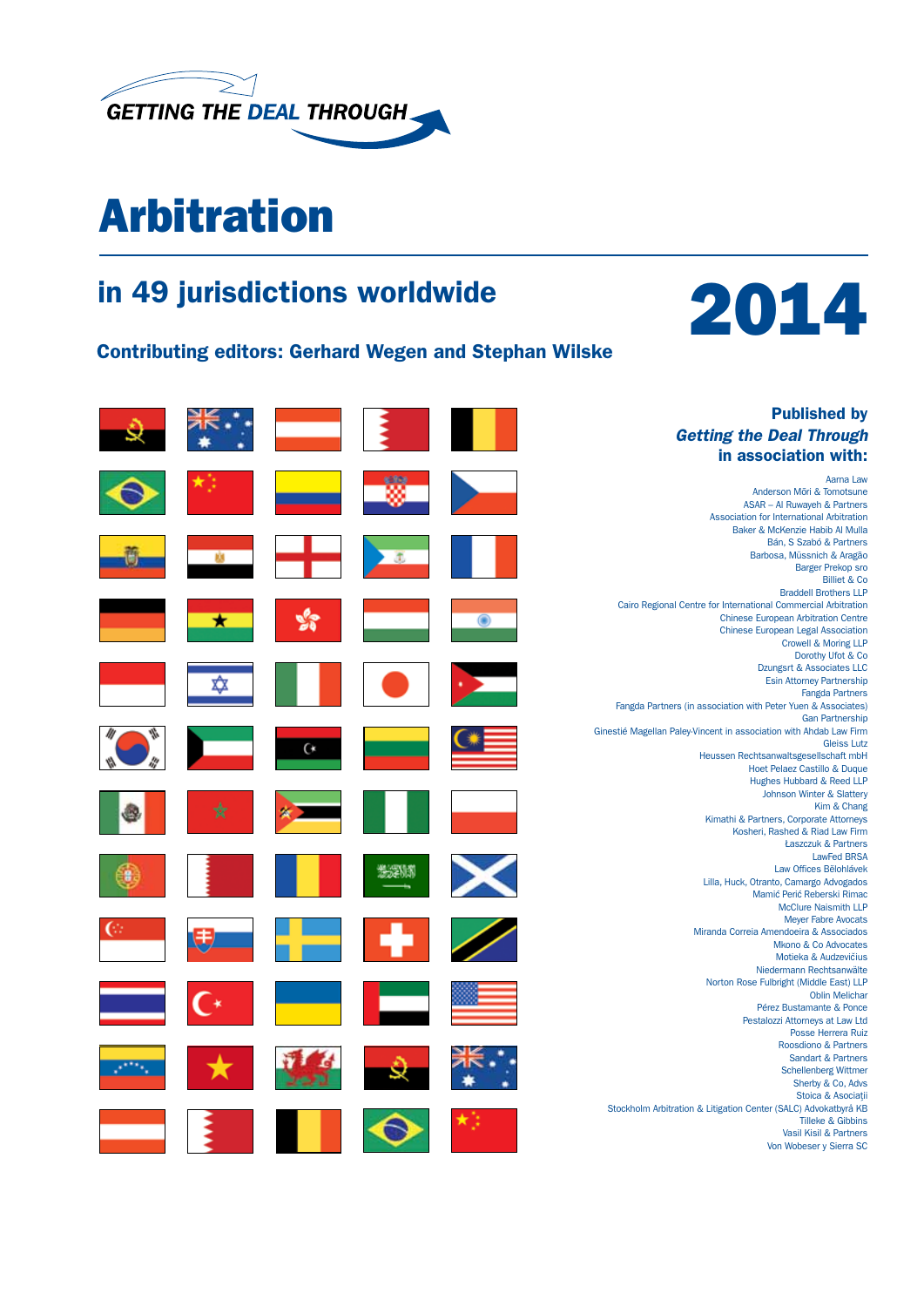#### Arbitration 2014

#### Contributing editors: Gerhard Wegen and Stephan Wilske Gleiss Lutz

*Getting the Deal Through* is delighted to publish the ninth edition of *Arbitration*, a volume in our series of annual reports, which provide international analysis in key areas of law and policy for corporate counsel, cross-border legal practitioners and business people.

Following the format adopted throughout the series, the same key questions are answered by leading practitioners in each of the 49 jurisdictions featured. New jurisdictions this year include Equatorial Guinea, Mexico, Nigeria and Scotland.

Every effort has been made to ensure that matters of concern to readers are covered. However, specific legal advice should always be sought from experienced local advisers. *Getting the Deal Through* publications are updated annually in print. Please ensure you are referring to the latest print edition or to the online version at www. gettingthedealthrough.com.

*Getting the Deal Through* gratefully acknowledges the efforts of all the contributors to this volume, who were chosen for their recognised expertise. We would also like to extend special thanks to contributing editors Gerhard Wegen and Stephan Wilske of Gleiss Lutz for their continued assistance with this volume.

#### Getting the Deal Through

London January 2014

Publisher Gideon Roberton gideon.roberton@lbresearch.com

**Subscriptions** Rachel Nurse subscriptions@gettingthedealthrough.com

Business development managers George Ingledew george.ingledew@lbresearch.com

Alan Lee alan.lee@lbresearch.com

Dan White dan.white@lbresearch.com **Introduction** Gerhard Wegen and Stephan Wilske Gleiss Lutz CAM-CCBC 10

André de Albuquerque Cavalcanti Abbud and Gustavo Santos Kulesza Barbosa, Müssnich & Aragão

#### $CEAC$  16

 Eckart Brödermann and Christine Heeg Chinese European Arbitration Centre

Thomas Weimann

Chinese European Legal Association

#### CIETAC 21

Peter Yuen, Helen Shi and Benjamin Miao Fangda Partners

#### CMA 25

André de Albuquerque Cavalcanti Abbud and Gustavo Santos Kulesza

Barbosa, Müssnich & Aragão

#### CRCICA 30

Mohamed Abdel Raouf Cairo Regional Centre for International Commercial Arbitration

#### DIAC 36

Gordon Blanke and Soraya Corm-Bakhos Baker & McKenzie Habib Al Mulla

#### DIS 39

Renate Dendorfer-Ditges Heussen Rechtsanwaltsgesellschaft mbH

#### $H K I A C$  4

Peter Yuen and Doris Yeung Fangda Partners (in association with Peter

Yuen & Associates)

#### ICC 48

José Rosell and María Beatriz Burghetto Hughes Hubbard & Reed LLP



ISSN 1750-9947

Published by Law Business Research Ltd 87 Lancaster Road London, W11 1QQ, UK Tel: +44 20 7908 1188 Fax: +44 20 7229 6910 © Law Business Research Ltd 2014 No photocopying: copyright licences do not apply. First published 2006 Ninth edition

| Nicolas Herzog and Niccolò Gozzi<br>Niedermann Rechtsanwälte<br>The Polish Chamber of Commerce<br>Justyna Szpara and Maciej Łaszczuk<br><b>Łaszczuk &amp; Partners</b><br>scc<br>Dan Engström & Cornel Marian<br>Stockholm Arbitration & Litigation Center<br>(SALC) Advokatbyrå KB<br>The Swiss Chambers' Arbitration<br>Institution<br>Philippe Bärtsch, Christopher Boog and<br><b>Benjamin Moss</b><br>Schellenberg Wittmer<br>Angola<br>Agostinho Pereira de Miranda, Cláudia<br><b>Leonardo and Jayr Fernandes</b><br>Miranda Correia Amendoeira & Associados<br>Australia<br><b>Tony Johnson and Henry Winter</b> | 60<br>63<br>67<br>72 |
|--------------------------------------------------------------------------------------------------------------------------------------------------------------------------------------------------------------------------------------------------------------------------------------------------------------------------------------------------------------------------------------------------------------------------------------------------------------------------------------------------------------------------------------------------------------------------------------------------------------------------|----------------------|
|                                                                                                                                                                                                                                                                                                                                                                                                                                                                                                                                                                                                                          |                      |
|                                                                                                                                                                                                                                                                                                                                                                                                                                                                                                                                                                                                                          |                      |
|                                                                                                                                                                                                                                                                                                                                                                                                                                                                                                                                                                                                                          |                      |
|                                                                                                                                                                                                                                                                                                                                                                                                                                                                                                                                                                                                                          |                      |
|                                                                                                                                                                                                                                                                                                                                                                                                                                                                                                                                                                                                                          |                      |
|                                                                                                                                                                                                                                                                                                                                                                                                                                                                                                                                                                                                                          |                      |
|                                                                                                                                                                                                                                                                                                                                                                                                                                                                                                                                                                                                                          |                      |
|                                                                                                                                                                                                                                                                                                                                                                                                                                                                                                                                                                                                                          |                      |
|                                                                                                                                                                                                                                                                                                                                                                                                                                                                                                                                                                                                                          |                      |
|                                                                                                                                                                                                                                                                                                                                                                                                                                                                                                                                                                                                                          | 79                   |
| Johnson Winter & Slattery                                                                                                                                                                                                                                                                                                                                                                                                                                                                                                                                                                                                |                      |
| Austria                                                                                                                                                                                                                                                                                                                                                                                                                                                                                                                                                                                                                  | 87                   |
| <b>Klaus Oblin</b><br>Oblin Melichar                                                                                                                                                                                                                                                                                                                                                                                                                                                                                                                                                                                     |                      |
| Bahrain                                                                                                                                                                                                                                                                                                                                                                                                                                                                                                                                                                                                                  | 94                   |
| <b>Adam Vause</b><br>Norton Rose Fulbright (Middle East) LLP                                                                                                                                                                                                                                                                                                                                                                                                                                                                                                                                                             |                      |
| Belgium                                                                                                                                                                                                                                                                                                                                                                                                                                                                                                                                                                                                                  | 102                  |
| <b>Johan Billiet</b><br><b>Billiet &amp; Co</b>                                                                                                                                                                                                                                                                                                                                                                                                                                                                                                                                                                          |                      |
| Tatiana Proshkina<br>Association for International Arbitration                                                                                                                                                                                                                                                                                                                                                                                                                                                                                                                                                           |                      |
| 111<br>Brazil                                                                                                                                                                                                                                                                                                                                                                                                                                                                                                                                                                                                            |                      |

The information provided in this publication is general and may not apply in a specific situation. Legal advice should always be sought before taking any legal action based on the information provided. This information is not intended to create, nor does receipt of it constitute, a lawyer– client relationship. The publishers and authors accept no responsibility for any acts or omissions contained herein. Although the information provided is accurate as of January 2014, be advised that this is a developing area.

Lilla, Huck, Otranto, Camargo Advogados

Printed and distributed by Encompass Print Solutions Tel: 0844 2480 112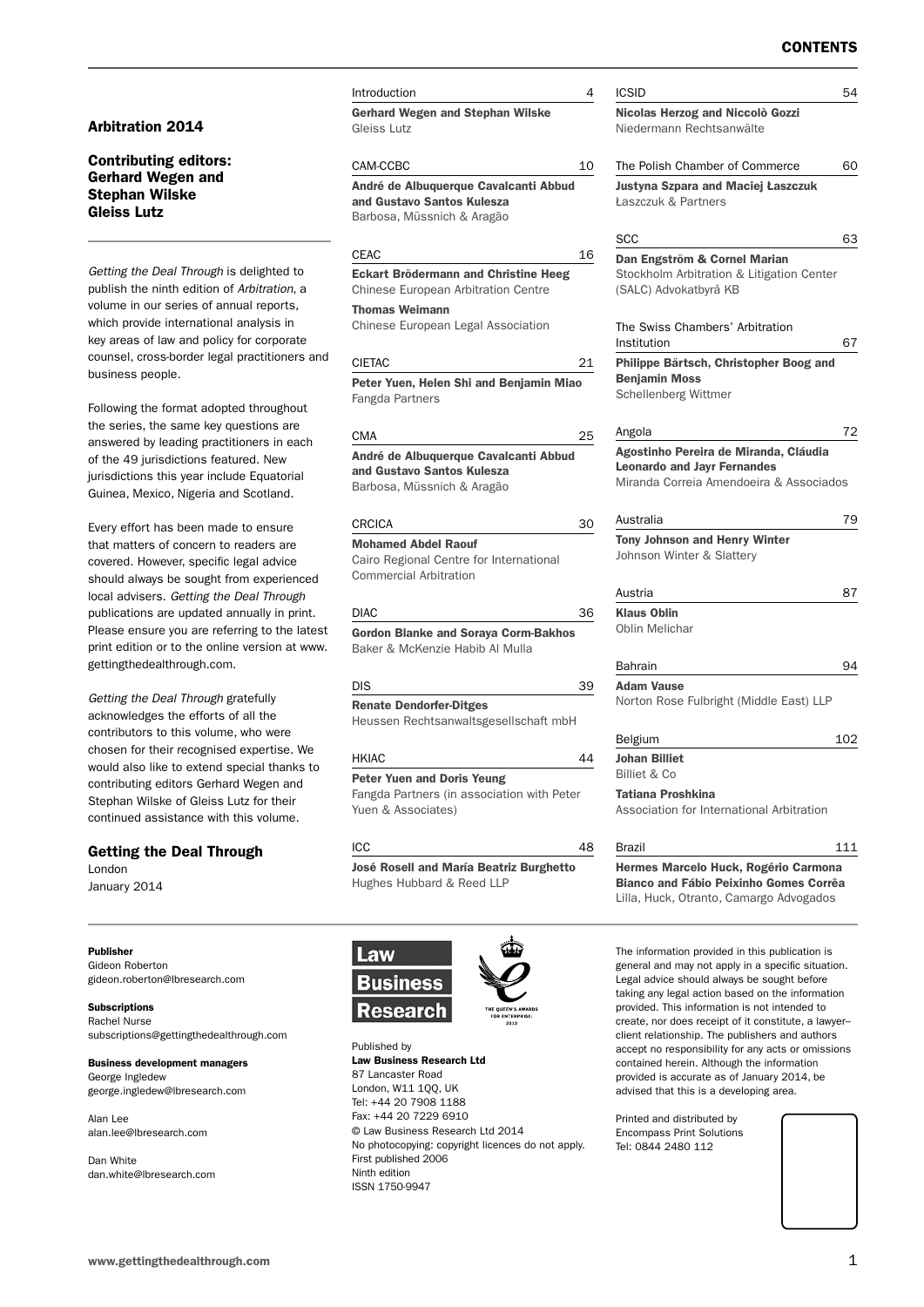#### **CONTENTS**

| China                                                                                                    | 118 |
|----------------------------------------------------------------------------------------------------------|-----|
| Peter Yuen, Helen Shi and Benjamin Miao<br>Fangda Partners                                               |     |
| Colombia                                                                                                 | 127 |
| Carolina Posada Isaacs, María Alejandra<br>Arboleda González and Diego Romero Cruz<br>Posse Herrera Ruiz |     |
| Croatia                                                                                                  | 134 |
| Natalija Perić and Frano Belohradsky<br>Mamić Perić Reberski Rimac                                       |     |
| Czech Republic                                                                                           | 141 |
| Alexander J Bělohlávek<br>Law Offices Bělohlávek                                                         |     |
| Ecuador                                                                                                  | 149 |
| Rodrigo Jijón Letort and Juan Manuel<br><b>Marchán</b><br>Pérez Bustamante & Ponce                       |     |
| Egypt                                                                                                    | 158 |
| <b>Tarek F Riad</b><br>Kosheri, Rashed & Riad Law Firm                                                   |     |
| England and Wales                                                                                        | 164 |
| Jane Wessel, Claire Stockford and Meriam<br>N Alrashid<br>Crowell & Moring LLP                           |     |
| Equatorial Guinea                                                                                        | 175 |
| Agostinho Pereira de Miranda and Cláudia<br>Leonardo                                                     |     |
| Miranda Correia Amendoeira & Associados                                                                  |     |
| France                                                                                                   | 180 |
| <b>Nathalie Meyer Fabre</b><br>Meyer Fabre Avocats                                                       |     |
| Germany                                                                                                  | 189 |
| <b>Stephan Wilske and Claudia Krapfl</b><br>Gleiss Lutz                                                  |     |
| Ghana                                                                                                    | 196 |
| Kimathi Kuenyehia Sr and Kafui Baeta<br>Kimathi & Partners, Corporate Attorneys                          |     |
| Hong Kong                                                                                                | 204 |
| <b>Peter Yuen and Doris Yeung</b>                                                                        |     |

Fangda Partners (in association with Peter Yuen & Associates)

| Hungary                                  | 214 |
|------------------------------------------|-----|
| <b>Chrysta Bán</b>                       |     |
| Bán, S Szabó & Partners                  |     |
|                                          |     |
| India                                    | 222 |
| Mysore Prasanna, Shreyas Jayasimha,      |     |
| Rajashree Rastogi and S Bhushan          |     |
| Aarna Law                                |     |
|                                          |     |
| Indonesia                                | 233 |
| <b>Anderonikus A S Janis</b>             |     |
| Roosdiono & Partners                     |     |
|                                          |     |
|                                          |     |
| Israel                                   | 241 |
| <b>Eric S Sherby and Tali Rosen</b>      |     |
| Sherby & Co, Advs                        |     |
|                                          |     |
| Italy                                    | 250 |
| <b>Mauro Rubino-Sammartano</b>           |     |
| LawFed BRSA                              |     |
|                                          |     |
| Japan                                    | 258 |
| Shinji Kusakabe                          |     |
| Anderson Mōri & Tomotsune                |     |
|                                          |     |
| Jordan                                   |     |
| Ginestié Magellan Paley-Vincent in       |     |
| association with Ahdab Law Firm see      |     |
| www.gettingthedealthrough.com            |     |
|                                          |     |
| Korea                                    | 265 |
|                                          |     |
| BC Yoon, Richard Menard and Liz Kyo-Hwa  |     |
| Chung                                    |     |
| Kim & Chang                              |     |
|                                          |     |
| Kuwait                                   | 274 |
| <b>Ahmed Barakat and Ibrahim Sattout</b> |     |
| ASAR - Al Ruwayeh & Partners             |     |
|                                          |     |
| Libya                                    |     |
| Ginestié Magellan Paley-Vincent in       |     |
| association with Ahdab Law Firm see      |     |
| www.gettingthedealthrough.com            |     |
|                                          |     |
| Lithuania                                | 282 |
| Ramūnas Audzevičius and Rimantas         |     |

Daujotas Motieka & Audzevičius

#### Malaysia 289

Foo Joon Liang Gan Partnership

| Mexico                                                    | 299 |
|-----------------------------------------------------------|-----|
| <b>Claus von Wobeser and Montserrat</b><br><b>Manzano</b> |     |
| Von Wobeser y Sierra SC                                   |     |
| Morocco                                                   |     |
| Ginestié Magellan Paley-Vincent in                        |     |
| association with Ahdab Law Firm see                       |     |
| www.gettingthedealthrough.com                             |     |
| Mozambique                                                | 306 |
| Agostinho Pereira de Miranda, Filipa Russo                |     |
| de Sá and Catarina Carvalho Cunha                         |     |
| Miranda Correia Amendoeira & Associados                   |     |
| Nigeria                                                   | 313 |
| <b>Dorothy Udeme Ufot SAN</b>                             |     |
| Dorothy Ufot & Co                                         |     |
| Poland                                                    | 323 |
| <b>Justyna Szpara and Andrzej Maciejewski</b>             |     |
| <b>Łaszczuk &amp; Partners</b>                            |     |
| Portugal                                                  | 330 |
| Agostinho Pereira de Miranda, Cláudia                     |     |
| <b>Leonardo and Catarina Carvalho Cunha</b>               |     |
| Miranda Correia Amendoeira & Associados                   |     |
| Qatar                                                     | 337 |
| <b>Jalal El Ahdab and Myriam Eid</b>                      |     |
| Ginestié Magellan Paley-Vincent in                        |     |
| association with Ahdab Law Firm                           |     |
| Romania                                                   | 346 |
| Cristiana-Irinel Stoica, Daniel Aragea and                |     |
| <b>Andrei Buga</b>                                        |     |
| Stoica & Asociatii                                        |     |
| Saudi Arabia                                              | 353 |
| <b>Jalal El Ahdab and Myriam Eid</b>                      |     |
|                                                           |     |
|                                                           |     |
| Ginestié Magellan Paley-Vincent in                        |     |
| association with Ahdab Law Firm                           |     |
| Scotland                                                  |     |
| <b>Brandon Malone</b>                                     |     |
| McClure Naismith LLP                                      | 363 |
| Singapore                                                 | 372 |
| <b>Edmund Jerome Kronenburg and Tan Kok</b>               |     |

Braddell Brothers LLP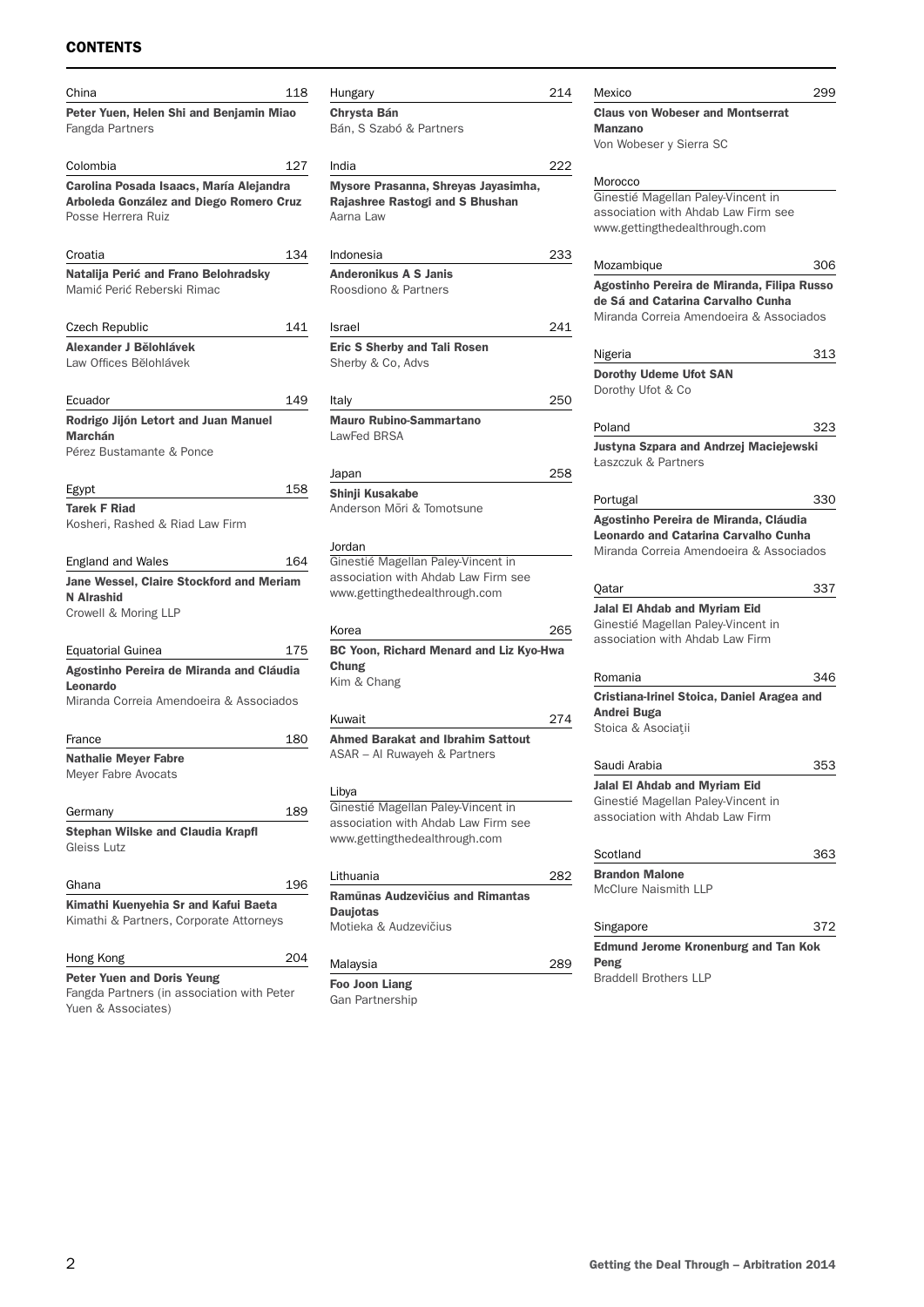| Slovakia                                                                       | 382 |
|--------------------------------------------------------------------------------|-----|
| Roman Prekop, Monika Simorova and Peter                                        |     |
| Petho                                                                          |     |
| Barger Prekop sro                                                              |     |
| Sweden                                                                         | 391 |
| <b>Eric M Runesson and Simon Arvmyren</b>                                      |     |
| Sandart & Partners                                                             |     |
|                                                                                |     |
| Switzerland                                                                    | 398 |
| <b>Thomas Rohner and Nadja Kubat Erk</b>                                       |     |
| Pestalozzi Attorneys at Law Ltd                                                |     |
|                                                                                |     |
| Tanzania                                                                       | 406 |
| Wilbert Kapinga, Ofotsu A Tetteh-Kujorjie<br>and Kamanga Kapinga               |     |
| Mkono & Co Advocates                                                           |     |
|                                                                                |     |
| Thailand                                                                       | 413 |
| Kornkieat Chunhakasikarn and John King                                         |     |
| Tilleke & Gibbins                                                              |     |
|                                                                                |     |
| Turkey                                                                         | 421 |
| Ismail G Esin, Dogan Gultutan and Ali                                          |     |
| <b>Yesilirmak</b><br>Esin Attorney Partnership                                 |     |
|                                                                                |     |
| Ukraine                                                                        | 429 |
| <b>Oleksiy Filatov and Pavlo Byelousov</b>                                     |     |
| Vasil Kisil & Partners                                                         |     |
|                                                                                |     |
| United Arab Emirates                                                           | 439 |
| <b>Gordon Blanke and Soraya Corm-Bakhos</b><br>Baker & McKenzie Habib Al Mulla |     |
|                                                                                |     |
| <b>United States</b>                                                           | 448 |
| <b>Birgit Kurtz, Arlen Pyenson and Amal</b>                                    |     |
| <b>Bouhabib</b>                                                                |     |
| Crowell & Moring LLP                                                           |     |
|                                                                                |     |
| Venezuela                                                                      | 455 |
| José Gregorio Torrealba                                                        |     |
| Hoet Pelaez Castillo & Duque                                                   |     |
| Vietnam                                                                        | 463 |
| Nguyen Manh Dzung, Le Quang Hung and                                           |     |
| <b>Nguyen Ngoc Minh</b>                                                        |     |
| Dzungsrt & Associates LLC                                                      |     |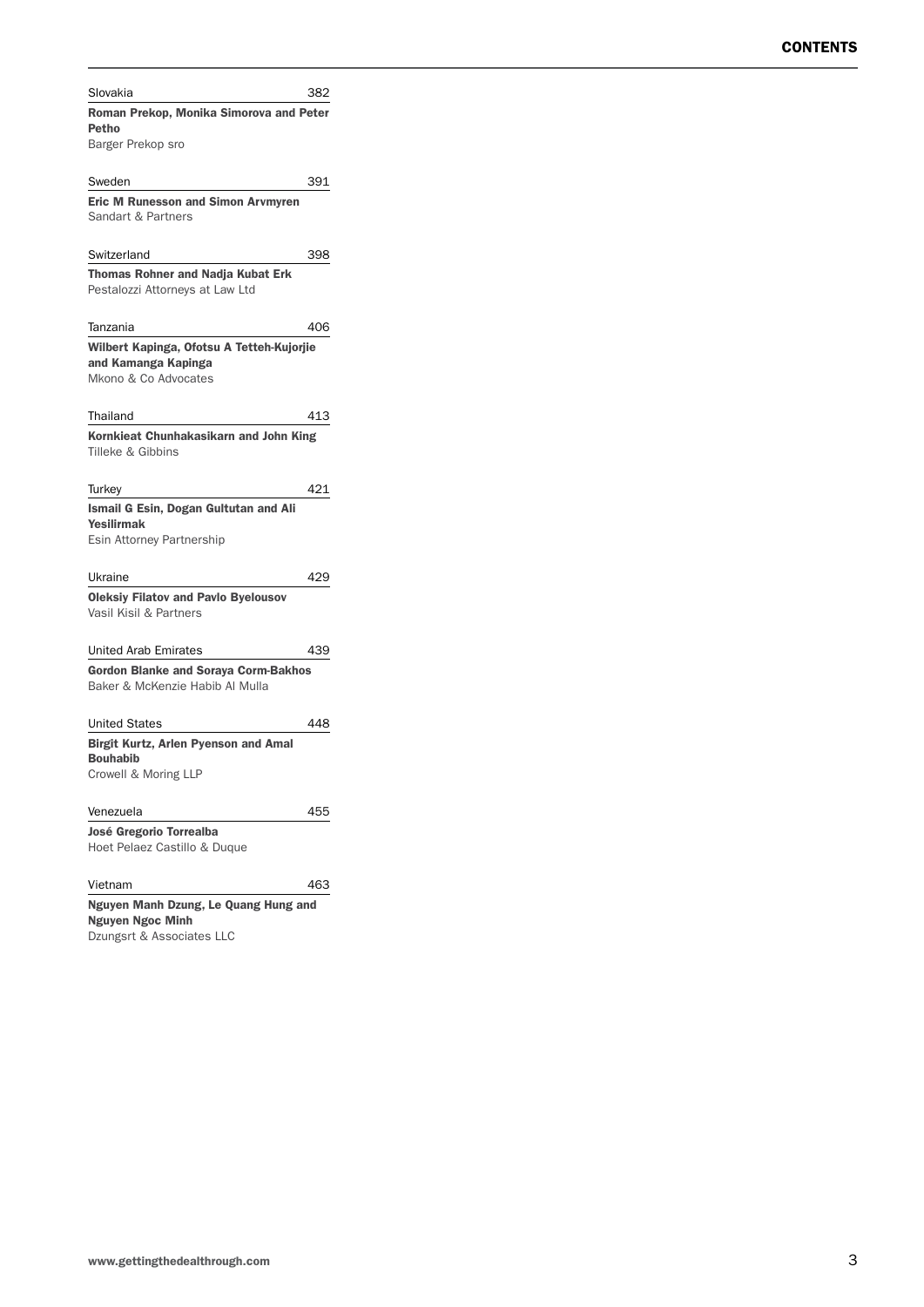# The Polish Chamber of Commerce

#### Justyna Szpara and Maciej Łaszczuk

Łaszczuk & Partners

The Court of Arbitration (the Court) at the Polish Chamber of Commerce (the PCC) has been in continuous operation since 1 January 1950, when it was created for the purpose of resolving disputes in international trade. In relations between entities from the former Eastern Bloc, arbitration at the chambers of commerce in the relevant countries was mandatory, as reflected by the Moscow Convention of 1972. Thus, at the beginning the Court acted on the basis of arbitration agreements between the parties (typically Polish entities trading with western European businesses), but it also had mandatory jurisdiction over cases brought against Polish commercial entities (statecontrolled) by commercial entities from other countries that were parties to the Moscow Convention.

After 1989 the Court smoothly transformed into the most prominent modern arbitration institution in Poland, for both domestic and international cases. The Court handles around 300 to 400 cases yearly, about 20 per cent of them international, and is one of the most important arbitration institutions in the region.

The Court also provides mediation services, through its Mediation Centre. The Court may also administer ad hoc arbitrations.

#### What is the Court of Arbitration at the PCC?

The Court of Arbitration at the PCC is an arbitration institution affiliated with the Polish Chamber of Commerce, but is a separate organisational unit. The seat of the Court is Warsaw. One of the organisational units of the Court is its Mediation Centre.

The activities of the Court are run by its president, appointed for a three-year term by the presiding council of the Polish Chamber of Commerce, upon nomination by the president of the Chamber and in consultation with the Arbitral Council of the Court. The current president of the Court is Marek Furtek. The Arbitral Council is responsible for adopting and amending the Rules of the Court, as well as default appointment of arbitrators and deciding on challenges to arbitrators. The members of the Arbitral Council are appointed by the presiding council of the Chamber, upon nomination by the president of the Chamber, for a three-year term. Current members of the Arbitral Council are: Andrzej Kalwas (president), Krystyna Szczepanowska-Kozłowska (vice president), Andrzej Szlęzak (vice president), Zbigniew Banaszczyk, Zbigniew Ćwiąkalski, Grzegorz Domański, Marian Kępiński, Andrzej Koźmiński, Maciej Łaszczuk, Maciej Tomaszewski, Andrzej Tynel and Cezary Wiśniewski

#### Arbitration under the Rules of the Court of Arbitration at the Polish Chamber of Commerce

#### Rules

The current Rules of the Court of Arbitration at the Polish Chamber of Commerce were issued in 2007. However, under Polish arbitration law, which applies when the place of arbitration is in Poland, if the parties agree on an institutional arbitration, the rules in force at the time of execution of the arbitration agreement, and not at the time of initiating the arbitration, will apply, unless the parties agree otherwise. Thus, previous versions of the Rules may also be relevant.

The Rules govern proceedings where the parties agreed for institutional arbitration by the Court. In ad hoc arbitration administered by the Court, the Rules do not apply unless agreed by the parties.

The Rules give effect to the parties' autonomy to regulate the conduct of the proceeding. In any case the arbitrators are obliged, while applying the Rules, to follow the rules agreed by the parties, whether contained in the arbitration agreement or otherwise mutually agreed.

The Rules expressly require the arbitrators to encourage the parties to settle at every stage of the proceeding. This is not understood as obliging or authorising the arbitrators to mediate between the parties or reveal their assessment of the case, but as a general obligation to promote settlement.

The Court has begun work on drafting a new set of Rules. The goal is to secure the greatest efficiency and quality of the work of the Court and also to meet the expectations of users and adapt to changes taking place in the economy and the legal system in Poland and around the world. The new Rules of the Court will also reflect trends and changes in international arbitration law and practice. The new Rules are being drafted by a committee appointed for this purpose, led by Maciej Łaszczuk. The other members of the committee are Witold Jurcewicz, Rafał Morek, Łukasz Rozdeiczer, Justyna Szpara, Andrzej Szumański and Maciej Tomaszewski.

#### Arbitrators

The Court maintains a list of arbitrators, prepared and reviewed by the Arbitral Council. The Council seeks to list recommended arbitrators of high quality and exceptional skills. The list is not binding on the parties, except that a sole arbitrator or presiding arbitrator must be named from the list, and when the Arbitral Council appoints an arbitrator it will select from this list. There are now almost 250 arbitrators on the list, including the most prominent members of the Polish arbitration community as well as arbitrators from such countries as Austria, Belgium, the Czech Republic, France, Germany, Hungary, India, Italy, Slovakia, Switzerland, the United Kingdom and the United States. Interestingly, under the Rules in force, persons included in the list of arbitrators are not allowed to represent parties in arbitrations at the Court.

The arbitrators are required to follow the Code of Ethics adopted by the Arbitral Council. Breach of the Code may be grounds for removal from the panel or removal from the list of arbitrators.

Under the default rule, cases are heard by three-member panels. A sole arbitrator is appointed:

- when the amount in dispute is less than 40,000 zlotys, unless the parties decided there should be a three-member panel;
- if the parties so agreed; or
- if the parties did not agree on the number of arbitrators, upon decision of the Arbitral Council at the motion of a party or ex officio, if justified by the circumstances of the case (for example, if the amount in dispute is only slightly above the 40,000 zlotys threshold and the case is uncomplicated).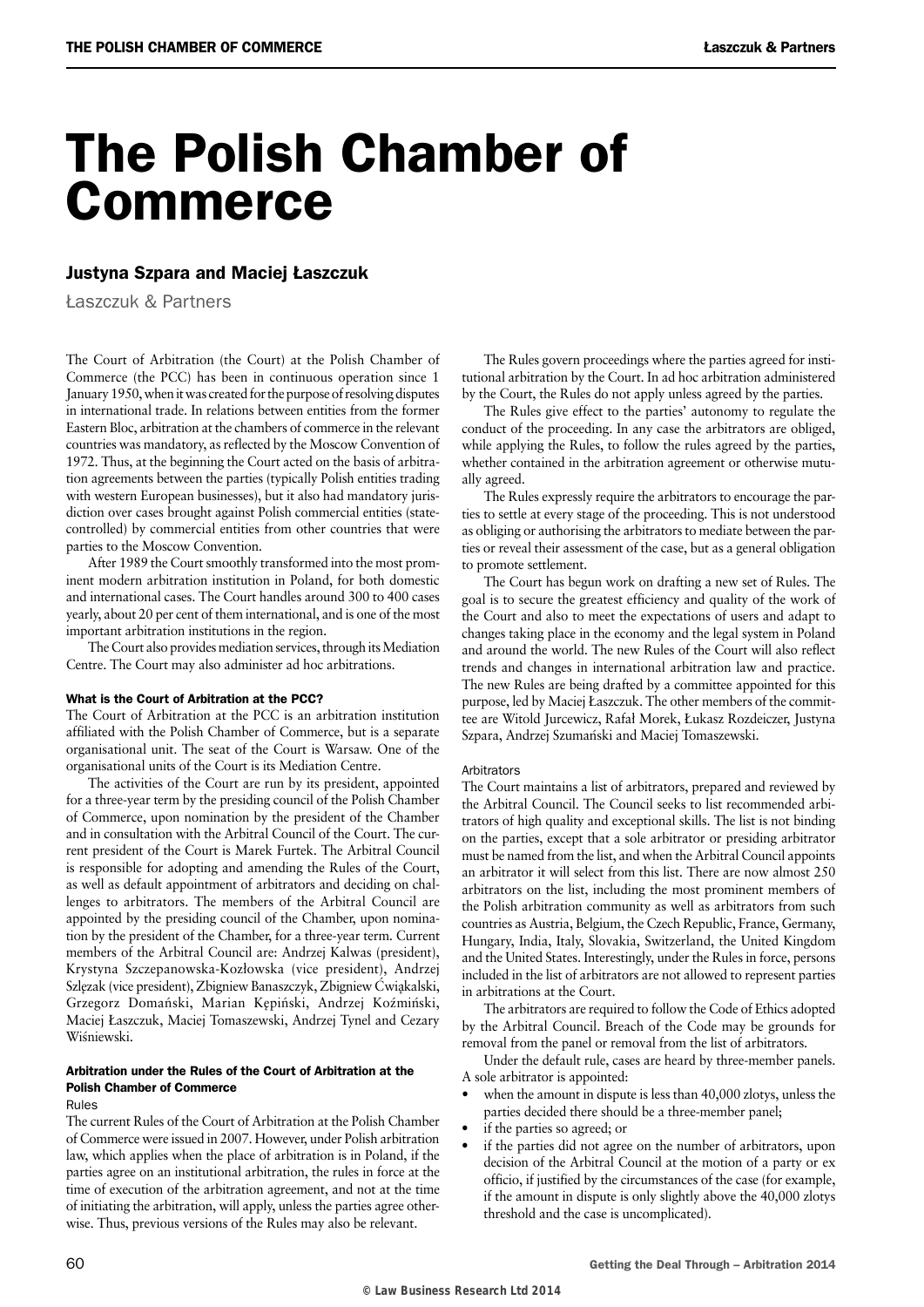#### Seat of arbitration

Under the default rule, the seat of the arbitration under the Rules is Warsaw. The parties may agree on a different seat, or otherwise the arbitrators may designate another place of arbitration if justified by the circumstances of the case or the convenience of the parties. Nevertheless, hearings and any other activities during the proceeding may be held elsewhere than at the seat of arbitration.

#### Language of arbitration

The parties may agree that the proceeding be conducted in Polish, English, French, German or Russian. If the parties do not agree otherwise, the proceeding will be conducted in Polish. Nevertheless, the arbitrators may decide that particular activities be conducted in another language, for example, the language of the witnesses or experts or the language of a contract. If the proceeding is conducted in a language other than Polish, however, the essential documents in the proceeding must be translated into Polish. This rule was adopted for the sake of the state court's oversight of the award (if a petition is filed to set aside the award, the record in the arbitration will typically serve as evidence). However, the rule requiring translation of almost the entire record seems outdated and serves little purpose in international arbitration and there are plans to abandon this requirement.

#### Multiparty proceedings and third-party intervention

The Rules contain provisions regarding multiparty proceedings and intervention. If there are multiple parties on one side, they must jointly name the arbitrator, and if they do not agree the arbitrator will be named by the Arbitral Council. Any submissions and communications from the tribunal must be served on all of the multiple parties.

The Rules also allow third-party intervention. A third party may be permitted to participate by the tribunal, upon consent of the parties. If the tribunal permits intervention, the third party will be requested to pay an arbitration fee. If the fee is not paid by the deadline stated, the intervention will not be allowed. An intervening third party is not entitled to appoint an arbitrator.

#### Commencement of arbitration

The arbitration starts when a statement of claim is filed with the secretary general of the Court (no notice for arbitration as such is required). The statement of claim must be prepared in the language of the arbitration (and if that is not Polish, with a Polish translation), with copies for each of the respondents and for each arbitrator. The statement of claim should:

- state the parties and their addresses, and in the case of legal persons enclose transcripts from the Court register or other public register for the party;
- indicate the arbitration agreement (arbitration clause) or other basis for the jurisdiction of the Court;
- specify the amount in dispute; and
- specify the claim, together with the grounds, and cite evidence in support of the facts alleged.

If the statement of claim is filed by an attorney, it should be accompanied by the original power of attorney or a certified copy, together with the address of the attorney.

A statement of claim may also name the arbitrator appointed by the claimant, move for the case to be heard by a sole arbitrator or move for an arbitrator to be appointed by the Arbitral Council. Otherwise, the secretary general will give the parties up to three weeks to appoint the arbitrator or arbitrators.

The Rules do not require terms of reference to be prepared by the tribunal and signed by the parties. The organisation of the proceeding occurs through the tribunal's procedural orders.

#### Jurisdiction

The Rules fully respect the Kompetenz-Kompetenz principle, and the arbitral tribunal is exclusively authorised to rule on its own jurisdiction (subject to judicial review as provided in the arbitration law). Nonetheless, the Rules also provide for a kind of prima facie review of jurisdiction by the secretary general. If jurisdiction is apparently lacking, the secretary general will notify the claimant accordingly and give the claimant up to two weeks to state if it continues to support jurisdiction. If within this term the claimant informs the Court that it does not support the case, the claim is deemed not filed. Otherwise, upon lapse of the term the secretary general proceeds with the statement of claim, and in such case the arbitration tribunal will decide on its own jurisdiction.

#### Consolidation and set-off

The Rules allow for consolidation of cases for decision in one proceeding. Consolidation requires an order by the arbitral tribunal, when both parties ask for consolidation before the end of the hearing, the consolidated cases are between the same parties and are conducted under the auspices of the Court, and the arbitration panel is the same in all of the cases. The cases do not have to be related, but in practice it is only feasible to seek consolidation when the cases arise out of the same or related contracts. In practice consolidation happens rarely, mostly due to the requirement for identical panels.

The Rules allow the tribunal to hear a defence of set-off regardless of whether the set-off right arises out of the same contract or is covered by an arbitration agreement. Nonetheless, if a separate counterclaim is brought instead of a defence of set-off, the counterclaim must be covered by an arbitration clause providing for the jurisdiction of the Court (although not necessarily the same arbitration agreement as the main claim).

#### **Hearings**

A hearing is standard. In certain situations, however, the Rules permit skipping the hearing and deciding the case on written submissions only. This will apply primarily when the parties agree there should be no hearing. Otherwise, the tribunal will decide whether to hold hearings or decide the case on written submissions only. However, if any of the parties asks for a hearing, the tribunal is required to conduct a hearing.

#### Awards

The Rules provide certain time limits for issuing an award. An award should be issued within one month following the close of the case. The secretary general of the Court may, ex officio or at the request of the chairman of the arbitral tribunal, extend the deadline by a specified period if necessary due to the complexity of the issues to be resolved or other circumstances of the case. Failure to meet the deadline does not in itself invalidate an award.

An award is made in writing and served on the parties following payment of all costs. The original of the award and all copies thereof must bear the signatures of all members of the arbitral tribunal, or at least two members, specifying the reason for the lack of signature by the other arbitrator.

The Rules provide for limited review of the award by the institution. The award is then signed by the secretary general of the Court and the president of the Court, and must bear the seal of the Court. When signing the award, the secretary general of the Court and the president of the Court certify that the arbitral tribunal was appointed in accordance with the Rules and that the signatures of members of the arbitral tribunal are authentic. Before signing the award, the president may, without interfering in the merits of the decision, return the award to the chairman of the arbitral tribunal to make any necessary formal corrections or rectify evident mistakes.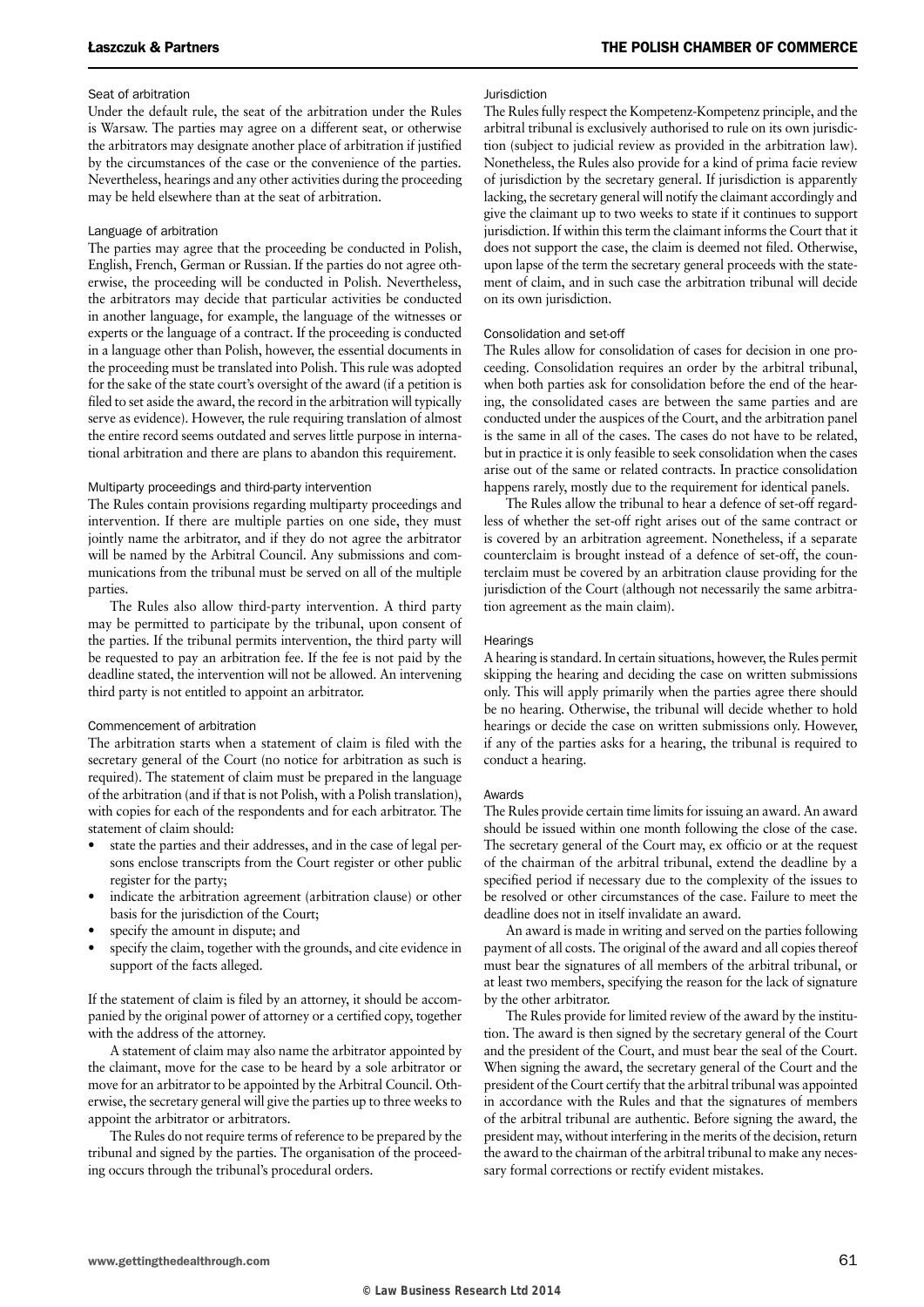#### **Confidentiality**

The Rules expressly provide for the confidentiality of proceedings. Hearings are closed to the public. All the participants in the proceeding are required to maintain confidentiality, but the scope of confidentiality is defined by the parties themselves, either in the arbitration agreement or in the statements filed with the arbitral tribunal. The parties may also agree that the fact of commencement of the arbitration should be treated as confidential, but this is not considered to be the default rule. Only parties and their attorneys, as well as persons requested by the tribunal (such as witnesses or experts), may be present during hearings. However, upon consent of both parties and the tribunal other persons may be present, with a maximum of two persons indicated by each of the parties. Awards are also confidential, but the Arbitral Council may decide to publish an award (redacted to assure the anonymity of the parties). In any event, the Council is required to give priority to the parties' autonomy, so if the parties object to publication the Council should not allow publication.

#### **Costs**

The Court may be seen as competitive in terms of costs of arbitration. The fees payable to the Court include a fixed registration fee of 2,000 zlotys (or less in certain cases) and an arbitration fee. The arbitration fee is calculated based on the amount in dispute, on a sliding scale (regressive, from 8.0 per cent to 0.3 per cent).

In any final award on the merits, the arbitrators should decide on allocation of costs, including attorneys' fees. There are no fixed rules on cost allocation, but typically the 'loser pays' rule is applied. Attorneys' fees should be assessed per attorney, according to his or her work input, up to the maximum of half of the arbitration fee in the case, but no more than 100,000 zlotys. This means that allocation of attorneys' fees is not necessarily based on the actual costs incurred by the parties, and each of the parties should expect that even if they win the case, they will be required to bear some part of these costs.

#### Mediation

The Rules also provide a framework for mediation. Mediation under the Rules may be started prior to commencement of arbitration or litigation. Mediation may be conducted based on a written agreement between the parties or upon consent of both parties. The mediator should be appointed jointly by the parties, but if they do not agree the mediator will be appointed by the Arbitral Council from the list of mediators. If mediation leads to a settlement, it should be recorded by the mediator and signed by both the mediator and the parties. There is also an option for the parties to request jointly that the settlement be converted into an award. In such case the Arbitral Council will appoint the mediator as an arbitrator authorised to issue an award. Although not expressly stated in the Rules, a joint motion of the parties to convert the settlement into an award should be deemed to be an arbitration agreement (unless the parties have already signed an arbitration agreement covering the dispute).

#### Proceedings concerning internet domain disputes

There is a separate section of the Rules devoted to disputes concerning infringement of rights in connection with registration of '.pl' internet domains. The Court has entered into a cooperation agreement with the Scientific and Academic Computer Network (Naukowa i Akademicka Siec´ Komputerowa, or NASK, the institute responsible for administering '.pl' domain names) as one of three arbitration institutions designated to resolve disputes between third parties and entities that have registered '.pl' domains concerning infringements caused by the domain registration. NASK's general terms provide for mandatory arbitration in such cases, requiring the NASK customer against whom a third-party claim is brought to sign an arbitration agreement or the domain registration will expire (it should be noted that the validity of this requirement in relations with consumers is doubtful).

The procedure under this section of the Rules is solely for infringement disputes; other claims between the same parties (eg, for payment of the fee) cannot be joined in the same proceeding. The Rules apply if at least one of the parties has its seat or residence in Poland. If both parties to the dispute are foreign (ie, with their seat or residence outside Poland), the WIPO Expedited Arbitration Rules for Domain Name Dispute Resolution under PL will be applied instead.

The procedure in a domain dispute is simplified to ensure speed and efficiency. For example, all communications within the proceeding should be made by e-mail (unless mandatory provisions of law require otherwise). Essentially, the language of the proceeding should always be Polish, unless the arbitrators decide otherwise, upon joint motion of the parties. The default rule is that a dispute is decided by one arbitrator, instead of a three-member panel (but the parties may decide otherwise). Certain deadlines for the parties and the arbitrators are shorter than for the general procedure under the Rules.

Decisions ending the proceeding (awards and settlements) are automatically forwarded to NASK to implement the actions envisaged in its general terms. The awards are also published.

\* \* \*

The Court of Arbitration at the PCC is the most important institution on the Polish and regional arbitration market, and is witnessing a constant increase in the number of cases, both domestic and international. The Court is also involved in promoting arbitration, organising arbitration seminars and other events on a regular basis, as well as through publications related to arbitration. Since 2012, the Court has held the biennial Draft Common Frame of Reference Warsaw International Arbitration Moot for law students. Since 2003, it has also organised a competition for law students for the best Master's thesis on arbitration.

More information on the Court can be found at www.sakig.pl.



Poland www.laszczuk.pl

#### Justyna Szpara justyna.szpara@laszczuk.pl Maciej Łaszczuk maciej.laszczuk@laszczuk.pl

Pl Piłsudskiego 2 Tel: +48 22 351 00 67 00-073 Warsaw Fax: +48 22 351 00 68 www.arbitration.pl